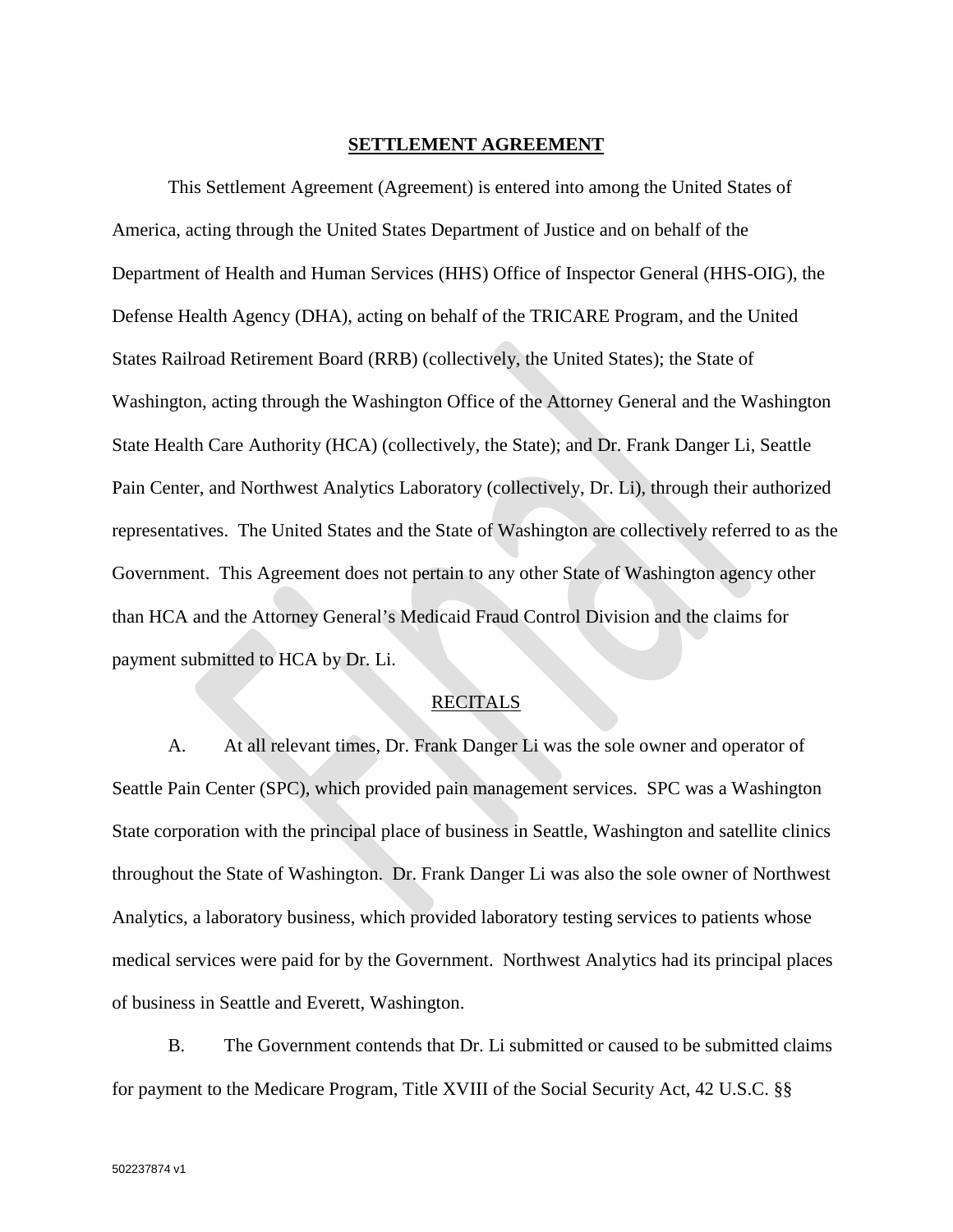1395-1395lll (Medicare); the Medicaid Program, 42 U.S.C. §§ 1396-1396w-5 (Medicaid); the TRICARE Program, 10 U.S.C. §§ 1071-1110b (TRICARE); and the Railroad Retirement Board.

C. The Government contends that it has certain civil claims against Dr. Li arising from the submission of Urine Drug Testing (UDT) claims from on or about July 2013 to May 2014 when his laboratory, Northwest Analytics, was not licensed or accredited to perform UDTs. In addition, the Government contends that when Dr. Li started Northwest Analytics, he did so in order to capture the cash flow generated by confirmatory (quantitative) UDTs conducted upon his own patients and those of the other healthcare providers employed or contracted to provide care to Seattle Pain Center patients. The Government further contends that, from on or about July 1, 2013 through December 31, 2015, Dr. Li required that all patients being treated at Seattle Pain Center clinics have a complete, full panel UDT each time the patient was seen by a provider, resulting in thousands of medically unnecessary UDT claims. This conduct is the "Covered Conduct" referenced throughout this Agreement.

D. This Settlement Agreement is neither an admission of liability by Dr. Li nor a concession by the Government that its claims are not well founded. To avoid the delay, uncertainty, inconvenience, and expense of protracted litigation of the above claims, and in consideration of the mutual promises and obligations of this Settlement Agreement, the Parties agree and covenant as follows:

#### TERMS AND CONDITIONS

1. Dr. Li agrees to pay to the Government Two Million Eight Hundred and Fifty Thousand Dollars (\$2,850,000.00) (Settlement Amount) plus accrued interest on that amount of 2.625% per annum commencing on the Effective Date of the Agreement and continuing to and including the day payment of the full amount is made under this Agreement and to waive any and all claims to any amounts held in abeyance by HCA. On the Effective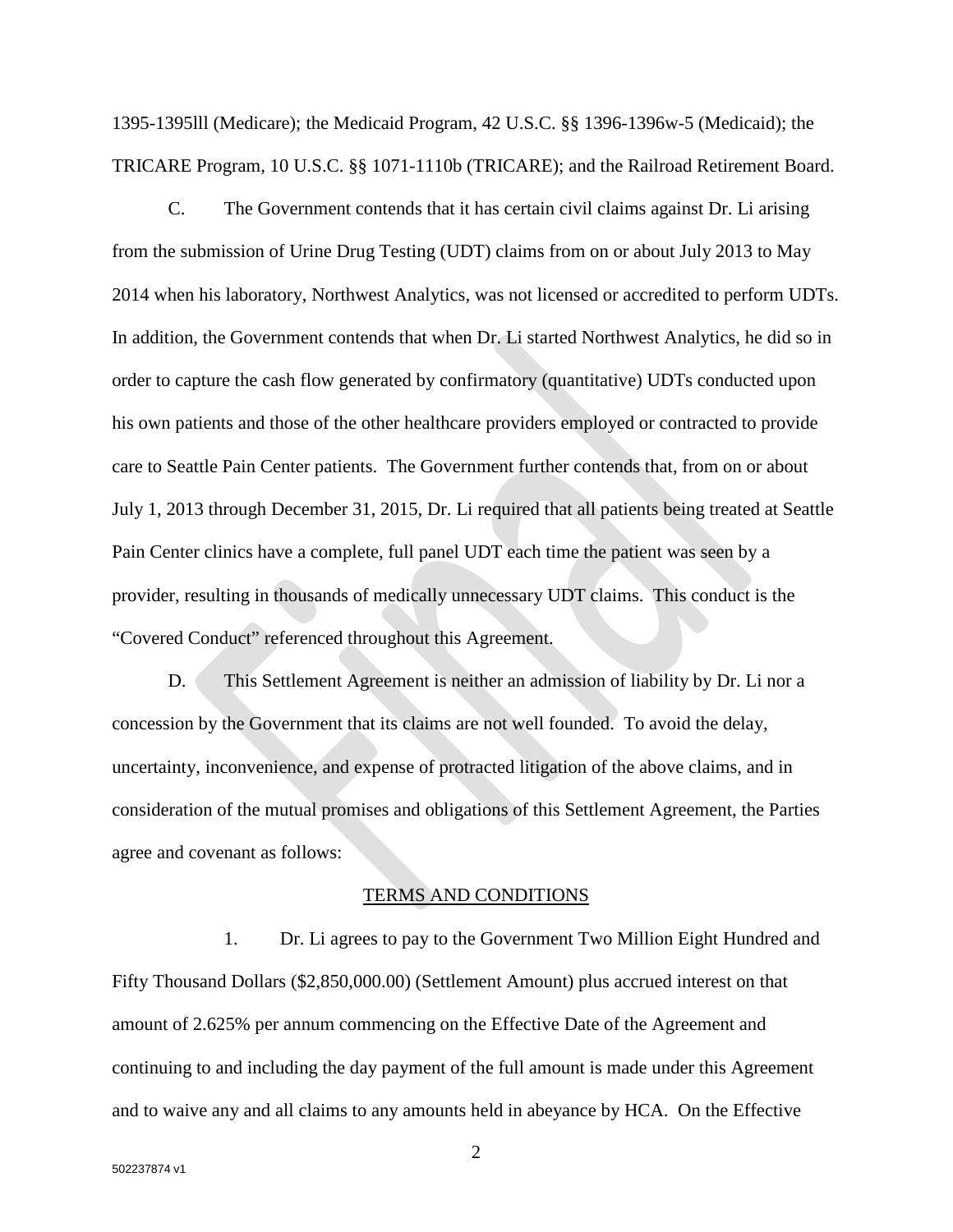Date of this Agreement, as defined in Paragraph 26, this Settlement Amount constitutes a debt immediately due and owing to the Government and the entire amount constitutes restitution to the United States and the State of Washington. Specifically, restitution to Medicare totals \$1,590,265.80; restitution to TRICARE totals \$123,000.30; restitution to RRB totals \$2,582.10; and restitution to the State of Washington Medicaid program totals \$1,134,151.80 (\$453,796.95 of which is attributable to the Federal share and \$680,354.85 of which is attributable to the State share). Dr. Li shall discharge this debt to the United States and the State of Washington under the following terms and conditions. In partial satisfaction of the Settlement Amount, Dr. Li will pay Five Hundred Thousand Dollars (\$500,000.00) by securing a loan within ninety days (90) of the Effective Date of this Agreement. If Dr. Li does not secure a loan within 90 days of the Effective Date of this Agreement, he shall have (6) months from the date of the Effective Date of this Agreement to sell assets to satisfy the \$500,000.00 payment. If Dr. Li sells assets, he may retain any remainder above \$500,000.00 unless he sells any of the assets identified in Paragraph 1.b. However, if he sells any of the assets identified in Paragraph 1.b and the remaining unsold assets identified in Paragraph 1.b do not fully secure the remaining balance owed to the Government, he must pay the  $$500,000.00$  and all funds above  $$500,000.00$  from the sale(s), minus taxes, closing costs, and real estate commissions.

i. Of the \$500,000.00 amount, Dr. Li shall pay the federal government Three Hundred Eighty Thousand, Six Hundred Thirty Nine Dollars and Fifty Cents (\$380,639.50), as identified in Exhibit A no later than 90 days from the Effective Date if Dr. Li can secure a loan and six (6) months from the Effective Date if he is required to sell assets. In either instance, funds shall be paid pursuant to written instructions provided by the United States Attorney's Office for the Western District of Washington.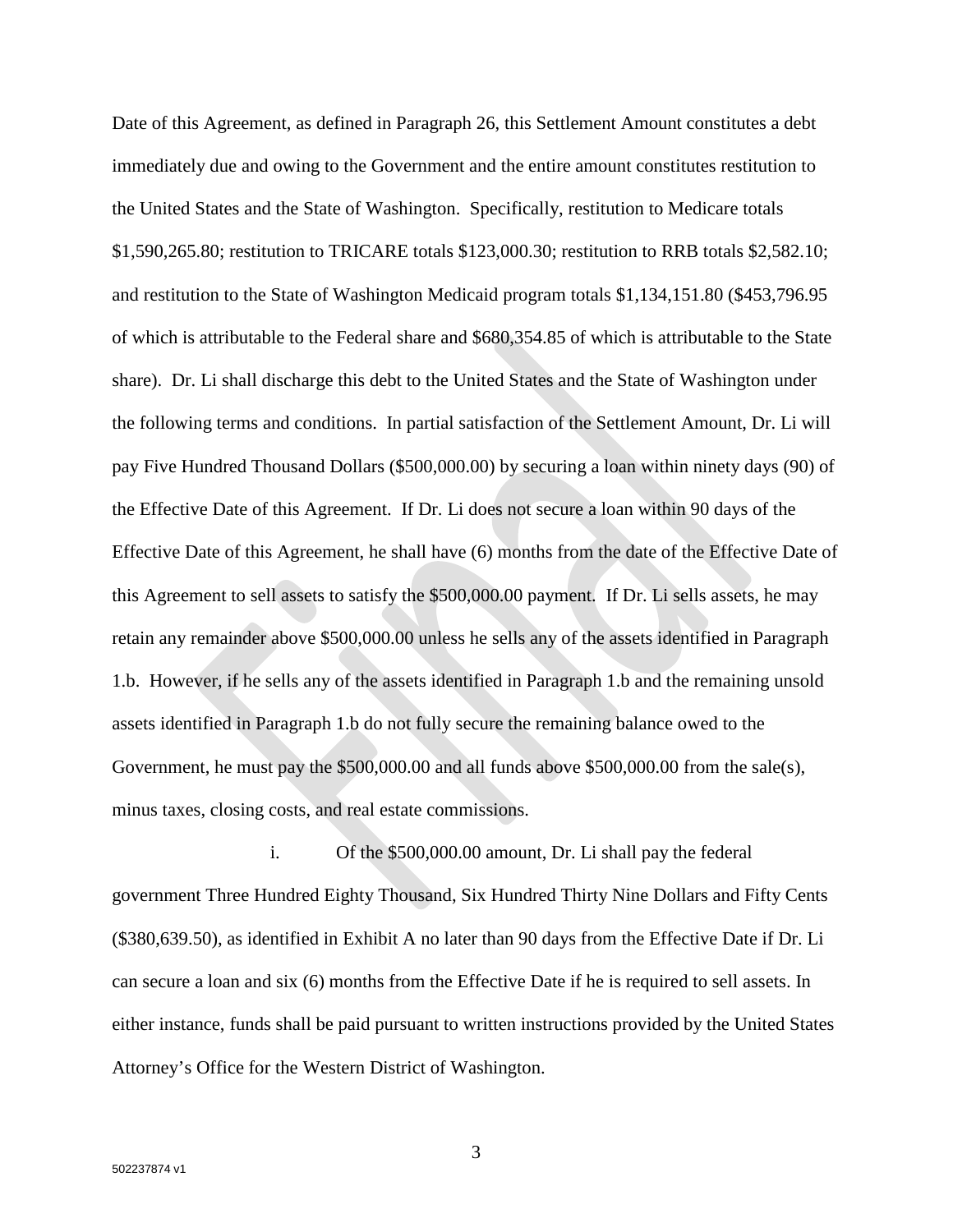ii. Of the \$500,000.00 amount, Dr. Li shall pay the State One Hundred Nineteen Thousand, Three Hundred Sixty Dollars and Fifty Cents (\$119,360.50), as identified in Exhibit A, no later than 90 days after the Effective Date if Dr. Li can secure a loan and six (6) months after the Effective Date if he is required to sell assets. In either instance payment shall be made by making the check payable to: "**Washington State Attorney General" c/o the Medicaid Fraud Control Division, 2425 Bristol Court, Olympia, WA 98502.**

b. Dr. Li shall provide the fullest security possible for the remaining balance of Two Million Three Hundred Fifty Thousand (\$2,350,000.00) owed during the Settlement Payment Period in the form of giving the United States and the State of Washington first position on Deeds of Trust, Lien rights, or other Security interest on collateral approved by the Government including, but not limited to the following properties:

- (1) 910 East Prospect, Seattle, WA 98102
- (2) 3617 Francis Ave. N #2, Seattle, WA 98103
- (3) 1414 N. Vercler Rd., Spokane, WA 99216

Dr. Li shall use Deeds of Trust, Liens, or other Security instruments drafted by the Government to secure these properties within thirty (30) days of the Effective Date of this Agreement. As to all properties to be secured by Deeds of Trust, Liens, or other Security instruments, Dr. Li shall pay all delinquent property tax payments, if any, by the Effective Date of this Agreement. Dr. Li further agrees that throughout the period of this Agreement, Dr. Li will maintain the accepted secured properties in good working condition, maintain adequate full coverage insurance on the accepted secured properties, and keep current with all property taxes owed. If Dr. Li decides to sell any properties secured by an accepted Deed of Trust, Liens, or other Security instruments, he may keep the proceeds of the sale so long as the remaining unsold properties fully secure any balance due and owing to the Government at the time of the sale. In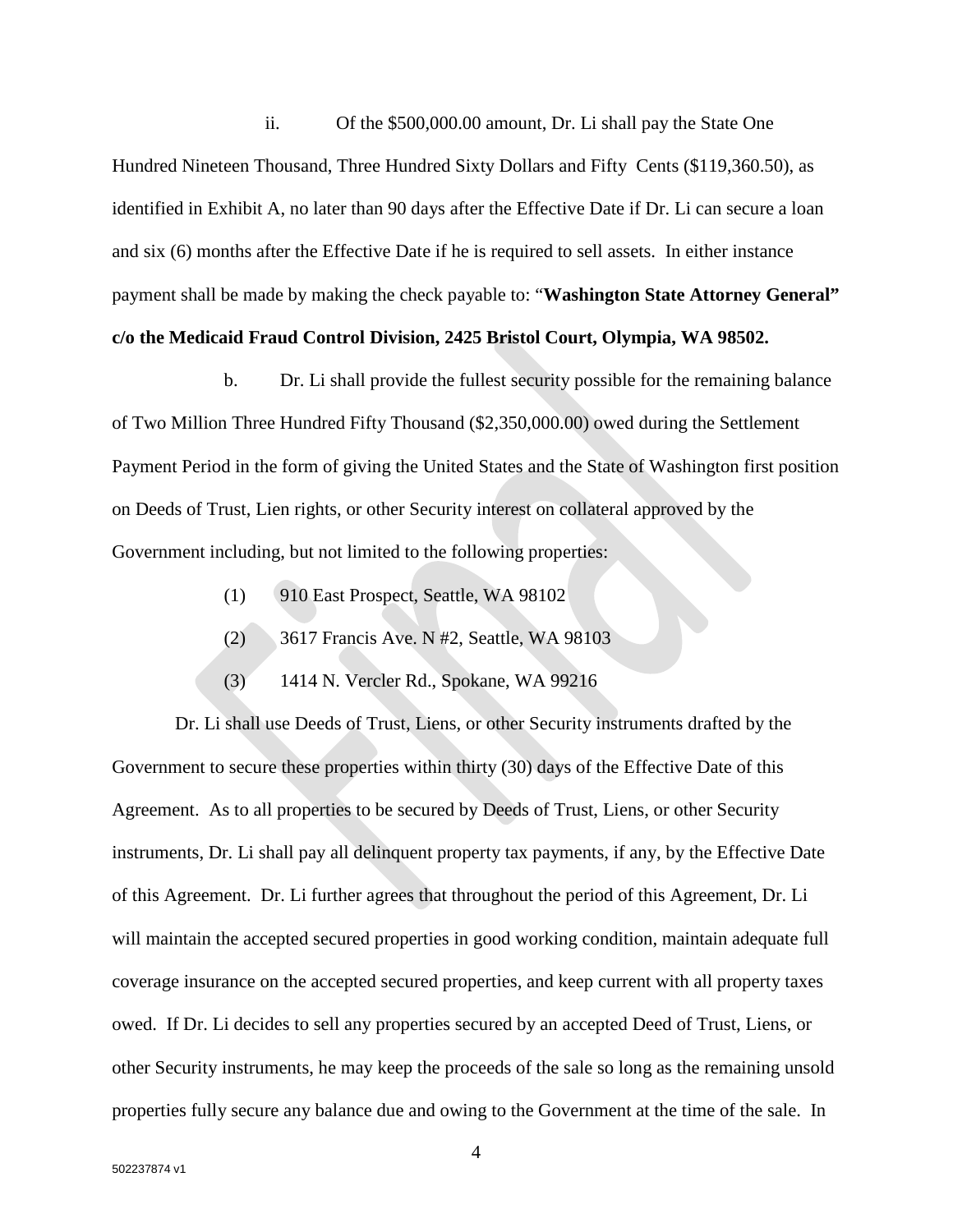the event the remaining unsold properties do not fully secure the balance owed to the Government, Dr. Li agrees to pay the proceeds at the time of sale, minus taxes, closing costs, and real estate commissions to the Government. Such payments shall be applied to the Quarterly payments required under Paragraph 1.c. In the event the proceeds exceed any one Quarterly payment, such additional proceeds shall constitute a credit towards future Quarterly payments. Dr. Li shall not further encumber the Real Property or permit any other person to acquire any further interest in the Real Property, including any lien, security interest, right of way, easement, lease, or other equitable, possessory, or legal interest absent the consent of the Government.

c. Dr. Li shall also make Quarterly payments of Forty Five Thousand Dollars (\$45,000.00) for a period of five (5) years. The first Quarterly payment is due 90 days after Dr. Li pays the \$500,000.00 under Paragraph 1.a of this Agreement and shall be paid under the following terms:

i. Of the \$45,000.00 amount, Dr. Li shall pay Thirty Four Thousand, Two Hundred Fifty Seven Dollars and Fifty-Five Cents (\$34,257.55), identified in Exhibit A by electronic funds transfer directly to the United States.

ii. Of the \$45,000.00 amount, Dr. Li shall pay Ten Thousand Seven Hundred Forty Two Dollars and Forty-Five Cents (\$10,742.45), identified in Exhibit A by making the check payable to: "**Washington State Attorney General" c/o the Medicaid Fraud Control Division, 2425 Bristol Court, Olympia, WA 98502.**

d. At the end of five (5) years from the Effective Date of this Agreement, Dr. Li will have a balloon payment of One Million Four Hundred Fifty Thousand Dollars (\$1,450,000.00) plus all applicable interest accrued due and owing at the end of five (5) years from the Effective Date of the Agreement.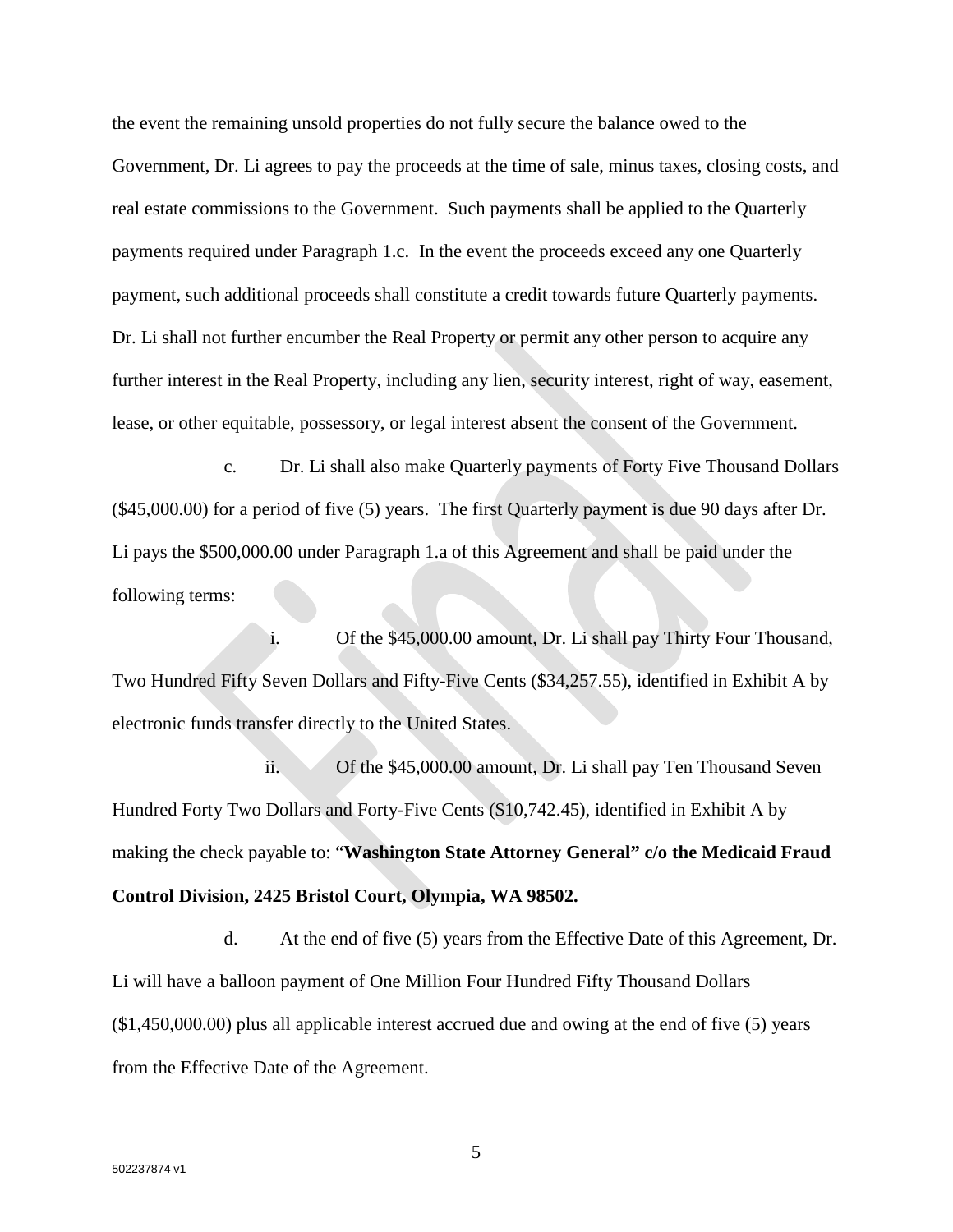i. Of the \$ 1,450,000.00 balloon amount, Dr. Li shall pay One Million One Hundred Three Thousand, Eight Hundred Fifty Four Dollars and 55 Cents (\$1,103,854.55), identified in Exhibit A by electronic funds transfer directly to the United States.

ii. Of the \$1,450,000.00 balloon amount, Dr. Li shall pay Three Hundred Forty Six Thousand, One Hundred Forty Five Dollars and Forty Five Cents (\$346,145.45), identified in Exhibit A by making the check payable to: **Washington State Attorney General" c/o the Medicaid Fraud Control Division, 2425 Bristol Court, Olympia, WA 98502**

e. Dr. Li agrees to transfer all Warrants he has in Anesis Pain Management Clinics to someone that he is not related to by blood or marriage, including, but not limited to, his parents, grandparents, wife, ex-wives, husband, ex-husbands, children, brothers, sisters, aunts, uncles, nephews, nieces, or cousins.

2. Subject to the exceptions in Paragraph 3 (concerning excluded claims) below, and conditioned upon the tender and negotiation of Dr. Li's full payment of the Settlement Amount and subject to Paragraph 15, below (concerning bankruptcy proceedings commenced within 91 days of the Effective Date of this Agreement or within 91 days of any payment made under this Agreement), the Government releases Dr. Li from any civil or administrative monetary claim the Government has for the Covered Conduct under the False Claims Act, 31 U.S.C. §§ 3729-3733; the Civil Monetary Penalties Law, 42 U.S.C. § 1320a-7a; the Program Fraud Civil Remedies Act, 31 U.S.C. §§ 3801-3812; the Washington Medicaid False Claims Act, RCW 74.66 et *seq.*; the Washington Fraudulent Practices Act, RCW 74.09.210; and common law theories of payment by mistake, unjust enrichment, and fraud. However, no release shall be given if an order for relief has been entered or an involuntary petition for relief has been filed within 91 days of the tender and negotiation of any Quarterly payment, Balloon Payment or the \$500,000.00.00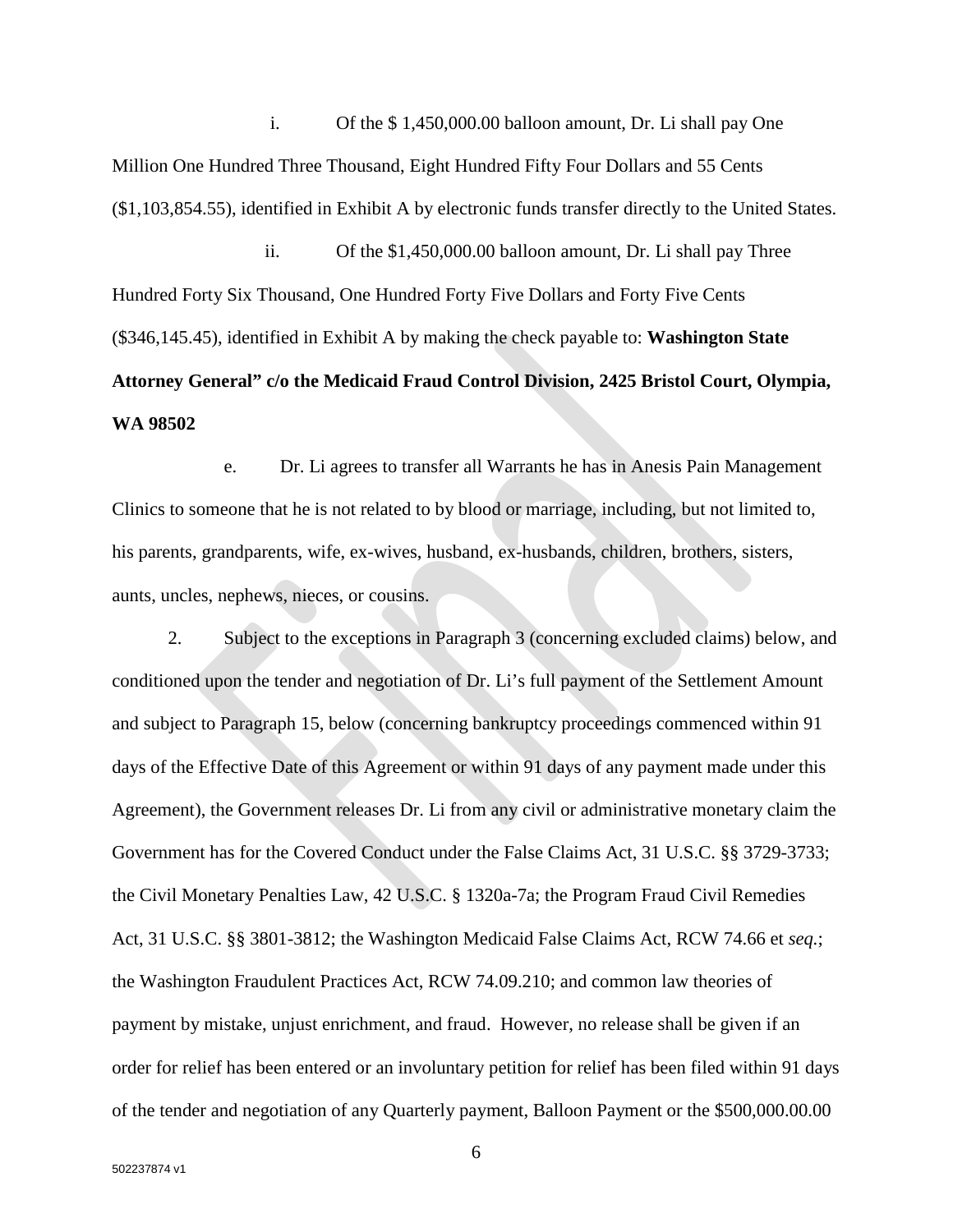Payment (as set forth in Paragraph 1) against Dr. Li pursuant to Title 11 of the United States Code. In the event an order for relief is entered or an involuntary petition for relief is filed within 91 days of the tender and negotiation of any Quarterly payment, Balloon Payment or the \$500,000.00 Payment (as set forth in Paragraph 1) against Dr. Li pursuant to Title 11 of the United States Code, the Government shall file a Consent Judgment, and this Agreement shall not constitute a contract or novation.

3. Notwithstanding any term of this Agreement, the following claims of the Government are specifically reserved and are not released:

a. Any criminal, civil, or administrative liability arising under Title 26, U.S. Code (Internal Revenue Code);

b. Any criminal liability;

c. Any civil or administrative liability that any person or entity, including Dr. Li, has or may have to the State or to individual consumers or state program payors under any statute, regulation, or rule not expressly covered by the release in Paragraph 2, including, but not limited to, any and all of the following claims: (i) State or federal antitrust violations; (ii) claims involving unfair and/or deceptive acts and practices and/or violations of consumer protection laws; and (iii) claims involving the Washington State Department of Labor and Industries;

d. Except as explicitly stated in this Agreement, any administrative liability, including mandatory or permissive exclusion from federal or state healthcare programs;

e. Any liability to the Government (or their agencies) for any conduct other than the Covered Conduct;

f. Any liability based upon obligations created by this Agreement;

g. Any liability for expressed or implied warranty claims or other claims for defective or deficient products and services, including quality of goods and services;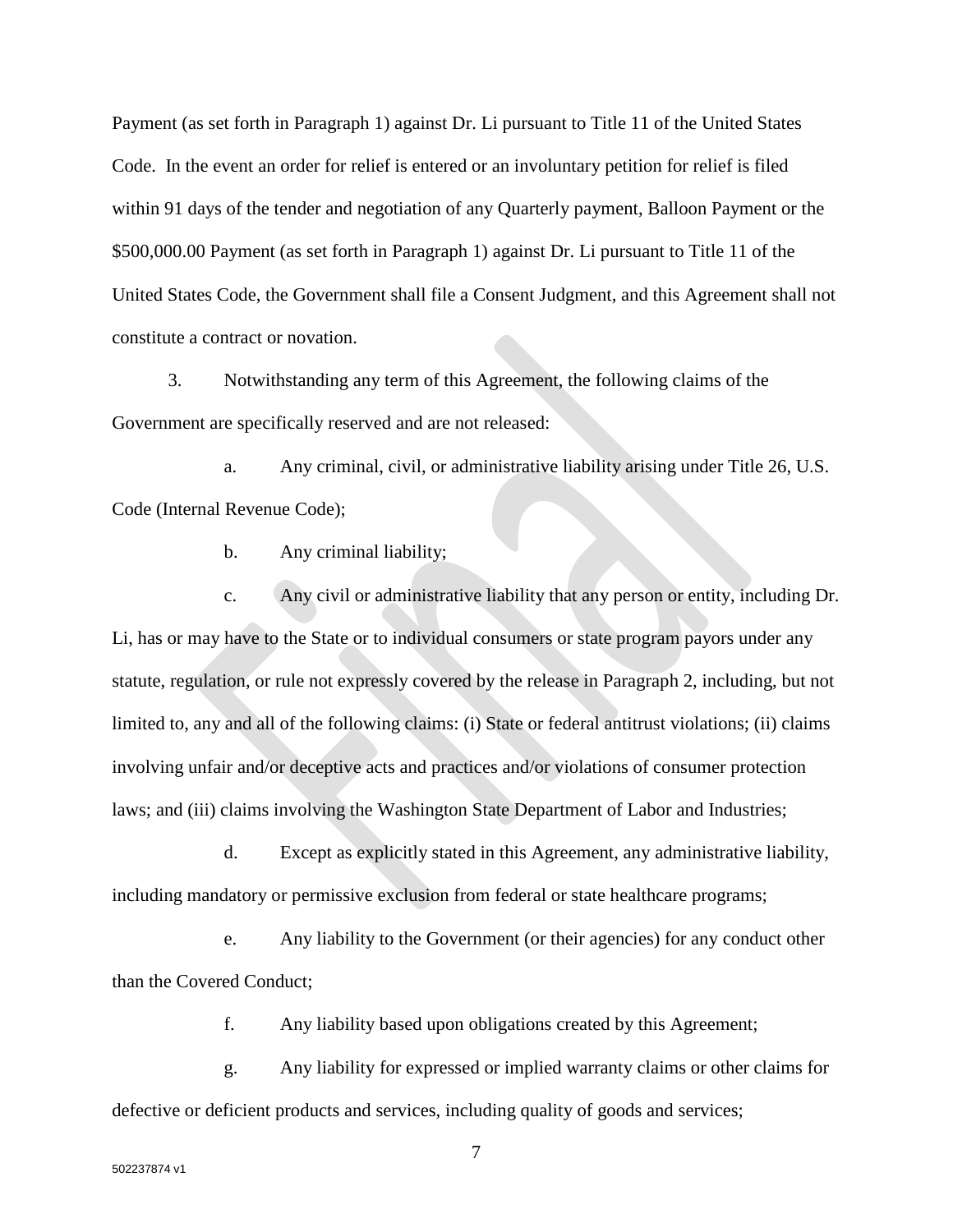h. any liability for personal injury or property damage or for other consequential damages arising from the Covered Conduct;

- i. any liability for failure to deliver goods or services due; or
- j. any liability of individuals other than Dr. Li.

4. Dr. Li has provided sworn financial disclosure statements (Financial Statements) to the Government and the Government has relied on the accuracy and completeness of those Financial Statements in reaching this Agreement. Dr. Li warrants that the Financial Statements are complete, accurate, and current. If the Government learns of asset(s) in which Dr. Li had an interest at the time of this Agreement that were not disclosed in the Financial Statements, or if the Government learns of any misrepresentation by Dr. Li on, or in connection with, the Financial Statements, and if such nondisclosure or misrepresentation changes the estimated net worth set forth in the Financial Statements by \$100,000 or more, the Government may at its option: (a) rescind this Agreement and file a Consent Judgment held in trust by the Government based on the Covered Conduct, or (b) let the Agreement stand and collect the full Settlement Amount plus one hundred percent (100%) of the value of the net worth of the asset(s) that were not previously disclosed. Dr. Li agrees not to contest any collection action undertaken by the Government pursuant to this provision, and to immediately pay the Government all reasonable costs incurred in such an action, including attorney's fees and expenses.

5. In the event that the Government, pursuant to Paragraph 4 (concerning disclosure of assets), above, opts to rescind this Agreement, Dr. Li agrees not to plead, argue, or otherwise raise any defenses under the theories of statute of limitations, laches, estoppel, or similar theories, to any civil or administrative claims that (a) are filed by the United States or the State of Washington within 30 calendar days of written notification to Dr. Li that this Agreement has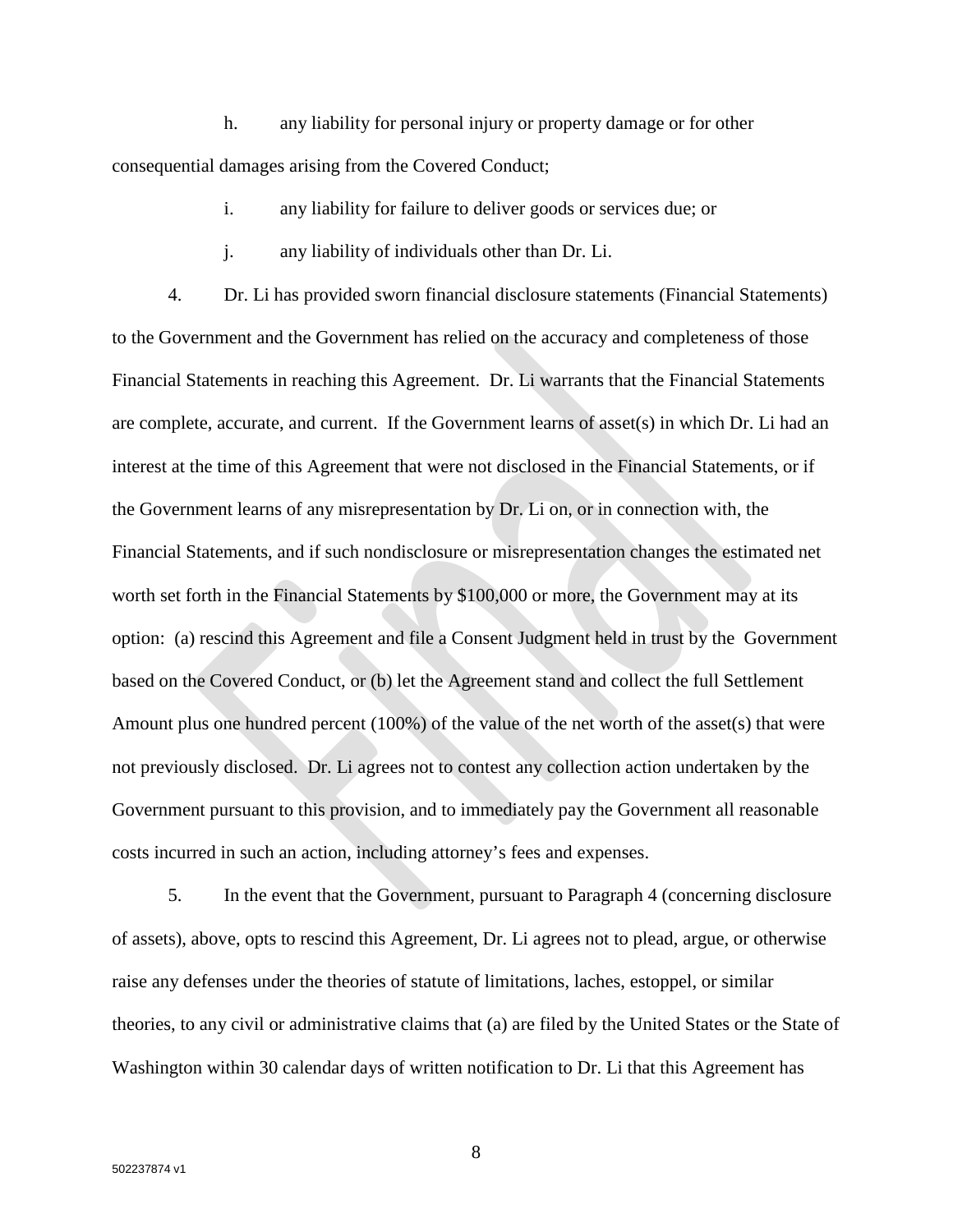been rescinded, and (b) relate to the Covered Conduct, except to the extent these defenses were available on the Effective Date of this Agreement.

6. Dr. Li waives and shall not assert any defenses Dr. Li may have to any criminal prosecution or administrative action relating to the Covered Conduct that may be based in whole or in part on a contention that, under the Double Jeopardy Clause in the Fifth Amendment to the Constitution, or under the Excessive Fines Clause in the Eighth Amendment to the Constitution, this Agreement bars a remedy sought in such criminal prosecution or administrative action.

7. Dr. Li finally and fully releases the United States and the State of Washington, their agencies, officers, agents, employees, and servants, from any claims (including attorney's fees, costs, and expenses of every kind and however denominated) that Dr. Li asserted, could have asserted, or may assert in the future against the United States or the State of Washington, their agencies, officers, agents, employees, and servants, related to the Covered Conduct and the Governments' investigation and prosecution thereof.

8. This Agreement does not resolve or address any termination, review, reinstatement, or the submission of any provider agreements, contracts, licenses, authorizations, or other similar requests requiring Government consent or approval (collectively "authorizations") that Dr. Li has, may have had, or requests in the future with or from any Government agency, or any appeals filed by Dr. Li subsequent to the termination of any agreements or authorizations with any Government agency.

9. The Settlement Amount shall not be decreased as a result of the denial or suspension of payment of claims for payment now being withheld from payment by any Medicare contractor (e.g., Medicare Administrative Contractor, fiscal intermediary, carrier, Tricare), or the programs administered by HCA, RRB, and Tricare, related to the Covered Conduct; and Dr. Li agrees not to resubmit to any Medicare contractor, Tricare, RRB, Medicaid,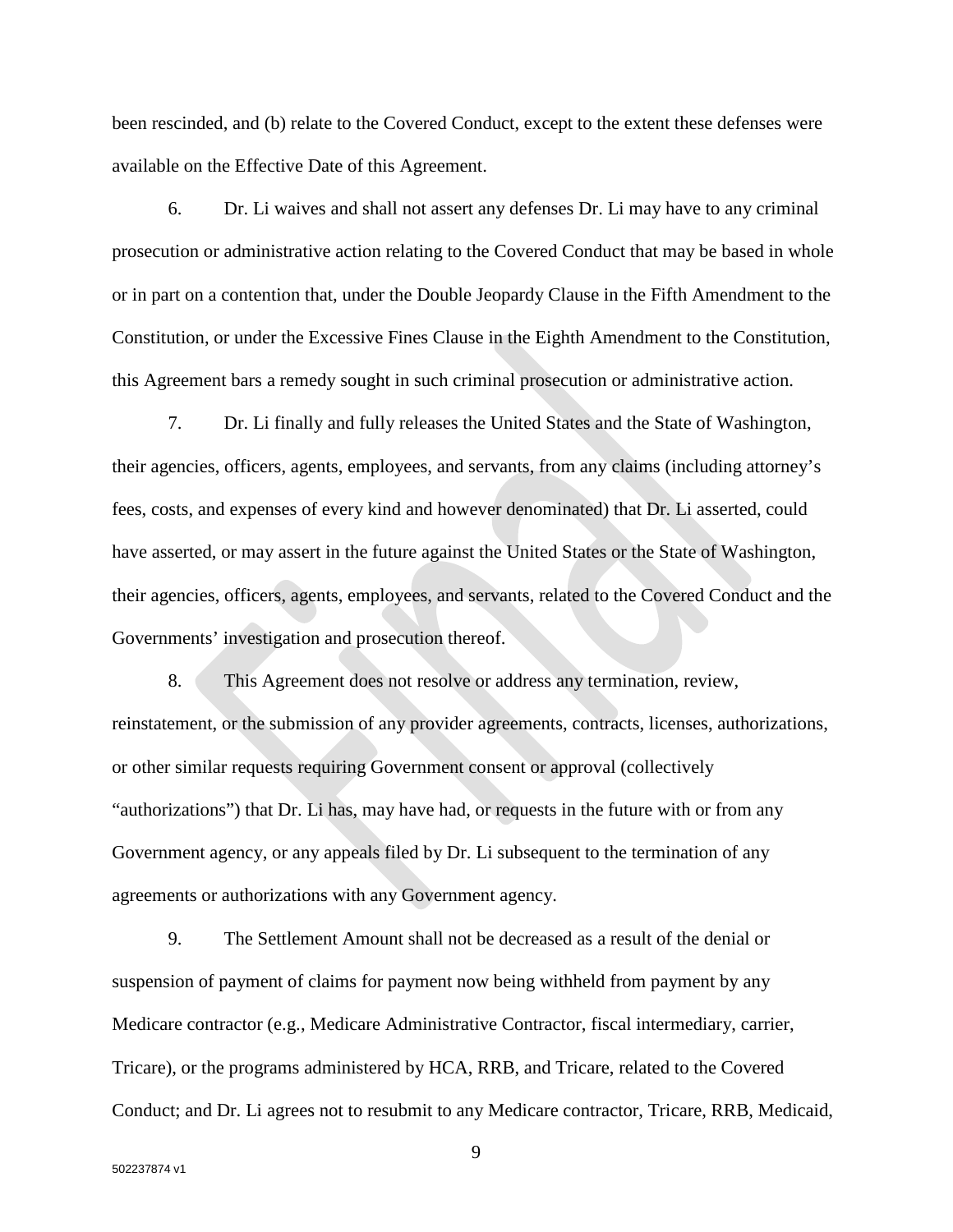or any State payor, including but not limited to, the State of Washington, any previously denied or suspended claims by HCA and related to the Covered Conduct, and further agrees not to appeal any such denials or suspension of claims, and agrees to withdraw any such pending appeals.

10. Dr. Li agrees to the following:

a. Unallowable Costs Defined: All costs (as defined in the Federal Acquisition Regulation, 48 C.F.R. § 31.205-47; and in Titles XVIII and XIX of the Social Security Act, 42 U.S.C. §§ 1395-1395llland 1396-1396w-5; and the regulations and official program directives promulgated thereunder) incurred by or on behalf of Dr. Li, his present or former officers, directors, employees, shareholders, and agents in connection with:

- (1) the matters covered by this Agreement**;**
- (2) the Government's audit(s) and civil and any criminal investigation(s) of the matters covered by this Agreement;
- (3) Dr. Li's investigation, defense, and corrective actions undertaken in response to the Government's audit(s) and civil and any criminal investigation(s) in connection with the matters covered by this Agreement (including attorney's fees);
- (4) the negotiation and performance of this Agreement; and
- (5) the payments Dr. Li makes to the Government pursuant to this Agreement are unallowable costs for Government contracting purposes and under the Medicare Program, Medicaid Program, TRICARE Program, RRB, and Federal Employees Health Benefits Program (FEHBP) (hereinafter referred to as Unallowable Costs).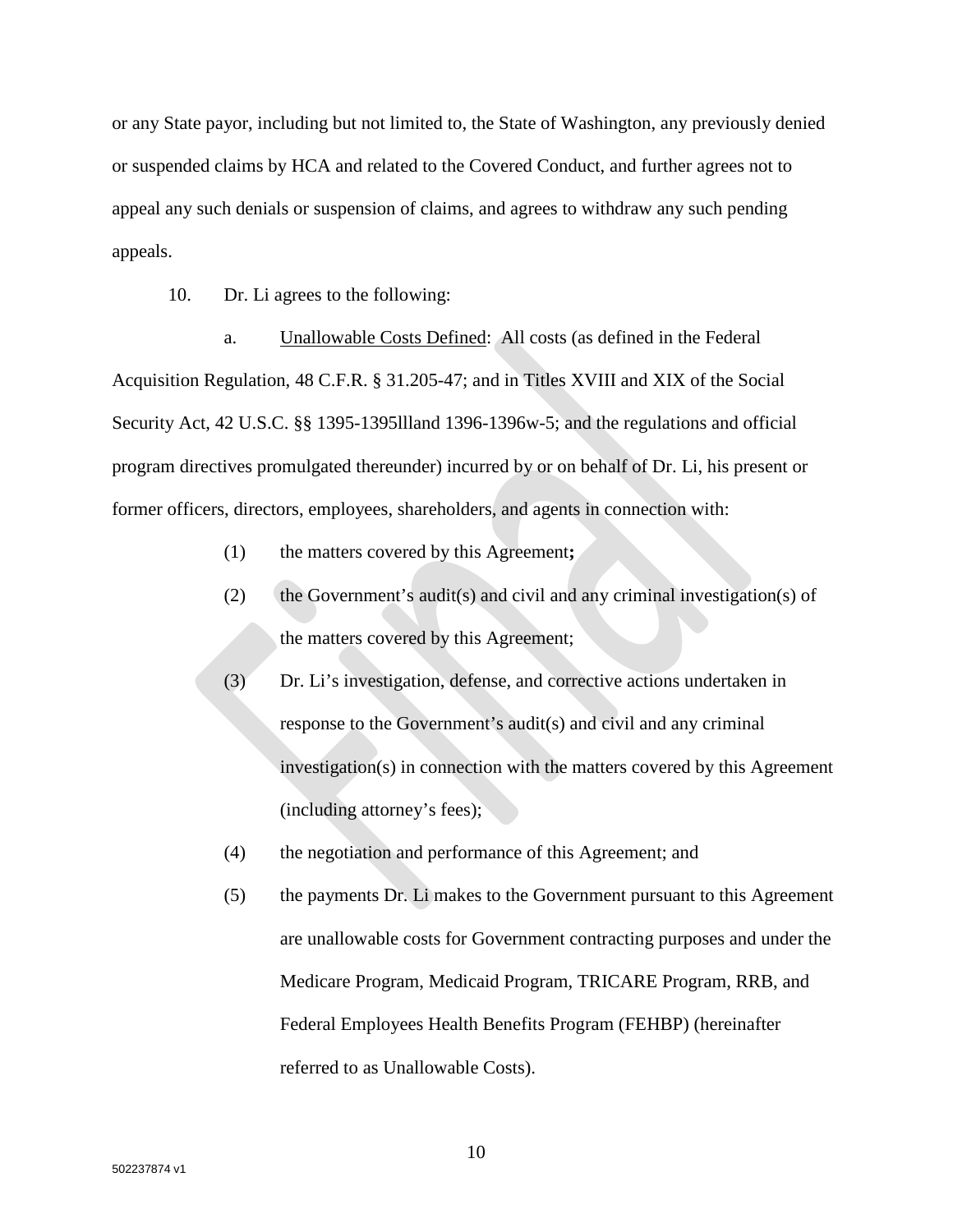b. Future Treatment of Unallowable Costs: Unallowable Costs shall be separately determined and accounted for by Dr. Li, and Dr. Li shall not charge such Unallowable Costs directly or indirectly to any contracts with the United States or any State Medicaid program, or seek payment for such Unallowable Costs through any cost report, cost statement, information statement, or payment request submitted by Dr. Li or any of its subsidiaries or affiliates to the Medicare, Medicaid, TRICARE, RRB, or FEHBP Programs.

c. Treatment of Unallowable Costs Previously Submitted for Payment: Dr. Li further agrees that within 90 days of the Effective Date of this Agreement he shall identify to applicable Medicare, RRB and TRICARE fiscal intermediaries, carriers, and/or contractors, and Medicaid and FEHBP fiscal agents, any Unallowable Costs (as defined in this Paragraph) included in payments previously sought from the United States, or any State Medicaid program, including, but not limited to, payments sought in any cost reports, cost statements, information reports, or payment requests already submitted by Dr. Li or any of his subsidiaries or affiliates, and shall request, and agree, that such cost reports, cost statements, information reports, or payment requests, even if already settled, be adjusted to account for the effect of the inclusion of the Unallowable Costs. Dr. Li agrees that the United States, at a minimum, shall be entitled to recoup from Dr. Li any overpayment plus applicable interest and penalties as a result of the inclusion of such Unallowable Costs on previously-submitted cost reports, information reports, cost statements, or requests for payment.

Any payments due after the adjustments have been made shall be paid to the United States pursuant to the direction of the Department of Justice and/or the affected agencies. The United States reserves its rights to disagree with any calculations submitted by Dr. Li or any of its subsidiaries or affiliates on the effect of inclusion of Unallowable Costs (as defined in this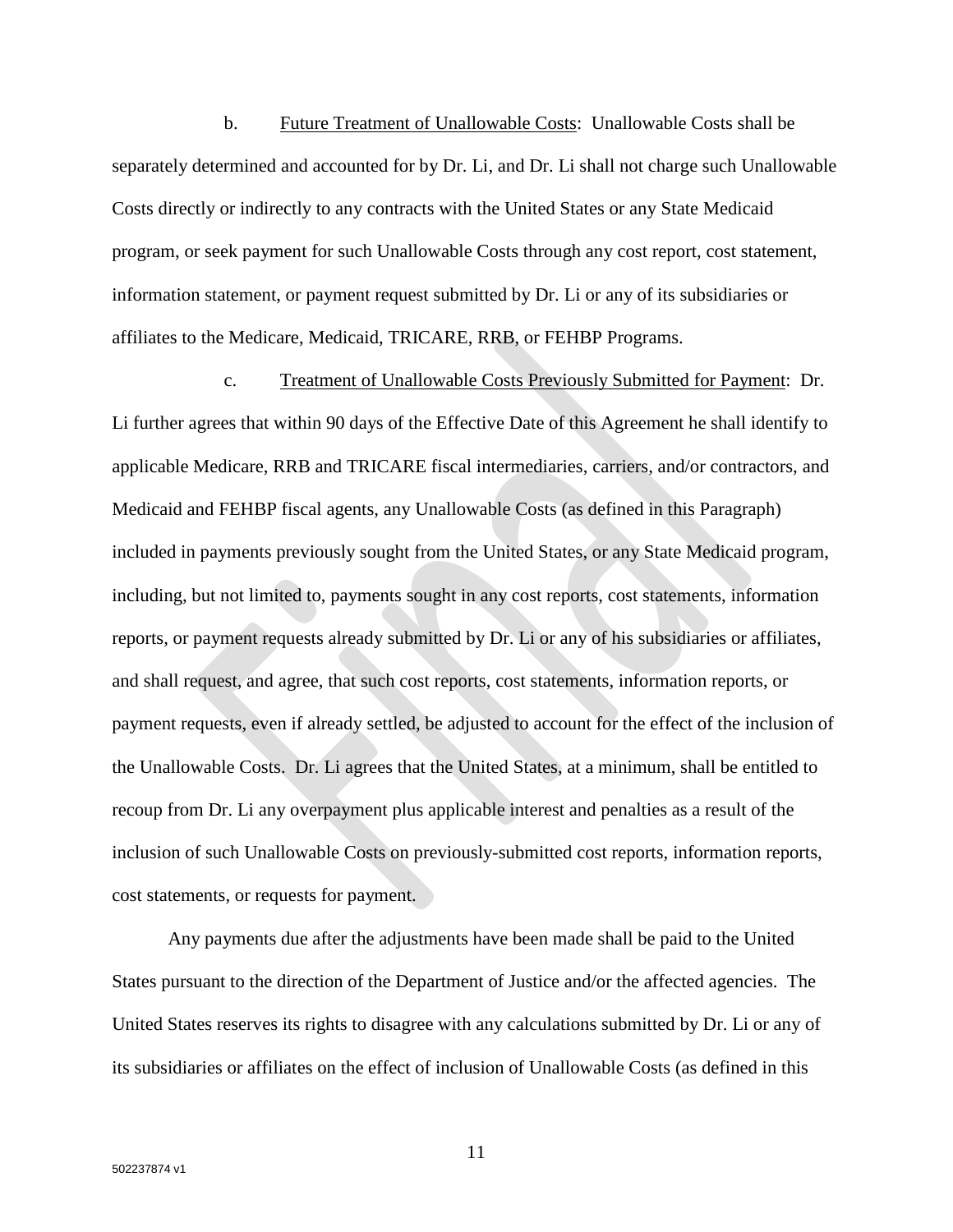Paragraph) on Dr. Li or any of its subsidiaries' or affiliates' cost reports, cost statements, or information reports.

d. Nothing in this Agreement shall constitute a waiver of the rights of the United States to audit, examine, or re-examine Dr. Li's books and records to determine that no Unallowable Costs have been claimed in accordance with the provisions of this Paragraph.

11. Dr. Li agrees to cooperate fully and truthfully with the Governments' investigation of individuals and entities not released in this Agreement. Upon reasonable notice, Dr. Li shall encourage, and agrees not to impair, the cooperation of his companies' directors, officers, and employees, and shall use his best efforts to make available, and encourage, the cooperation of former directors, officers, and employees for interviews and testimony, consistent with the rights and privileges of such individuals. Dr. Li further agrees to furnish to the Government, upon request, complete and unredacted copies of all non-privileged documents, reports, memoranda of interviews, and records in his possession, custody, or control concerning any investigation of the employees, contractors, or other persons or entities that the Government has undertaken, or that has been performed by another on their behalf.

12. This Agreement is intended to be for the benefit of the Parties only. The Parties do not release any claims against any other person or entity, except to the extent provided for in Paragraph 13 (waiver for beneficiaries paragraph), below.

13. Dr. Li agrees that he waives and shall not seek payment for any of the healthcare billings covered by this Agreement from any healthcare beneficiaries or their parents, sponsors, legally responsible individuals, or third party payors based upon the claims defined as Covered Conduct.

14. The Settlement Amount represents the amount the Government is willing to accept in compromise of its civil and administrative monetary claims arising from the Covered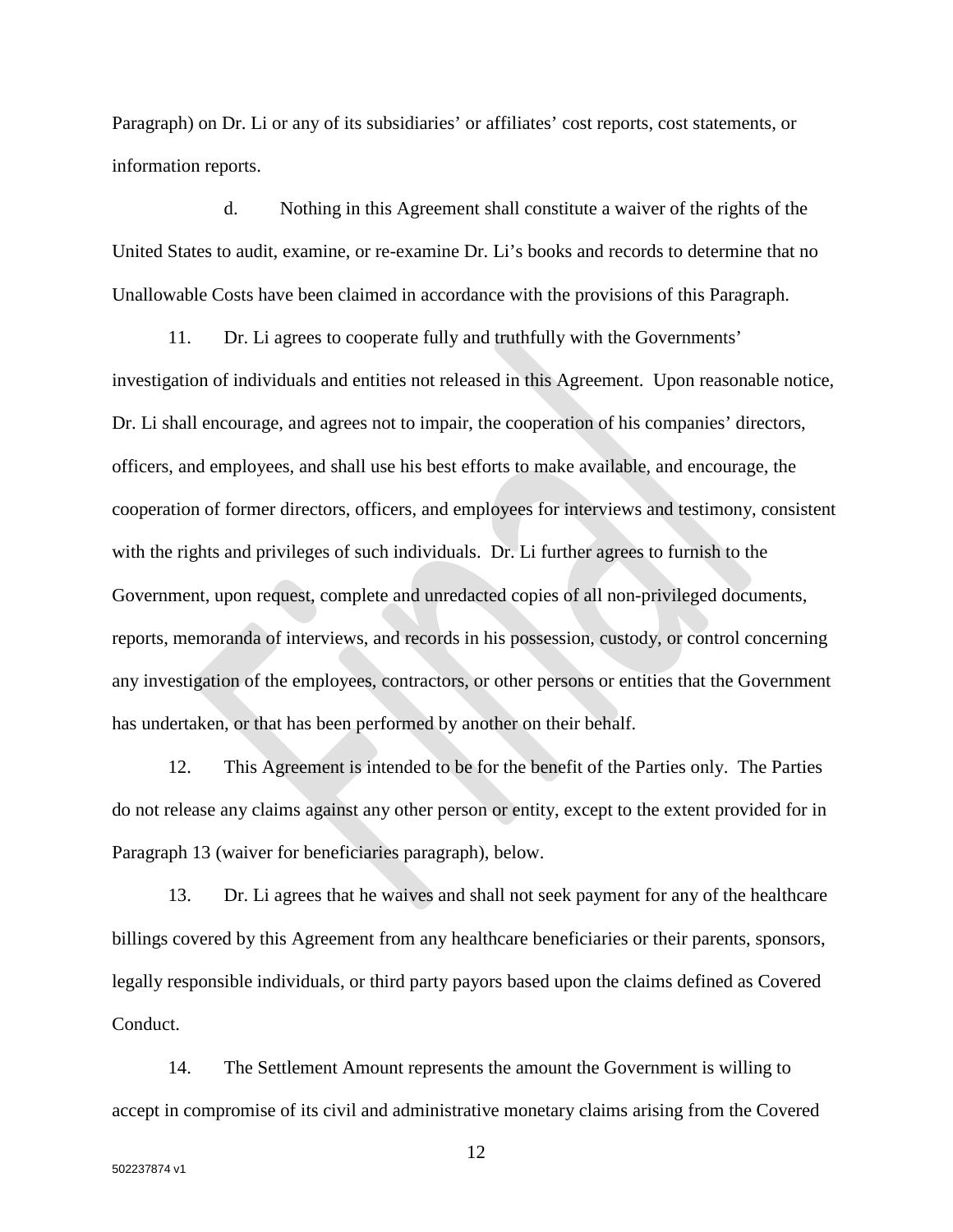Conduct due solely to Dr. Li's financial condition as reflected in the Financial Statements referenced in Paragraph 4. In the event that Dr. Li fails to pay the Settlement Amount as provided in the payment schedule set forth in this Agreement within fourteen (14) calendar days of the date upon which each such payment is due, Dr. Li shall be in Default of Dr. Li's payment obligations (Default). The Government will provide a written Notice of Default, and Dr. Li shall have an opportunity to cure such Default within fourteen (14) calendar days from the date of receipt of the Notice of Default. Notice of Default will be delivered to Dr. Li, or to such other representative as Dr. Li shall designate in advance in writing. If Dr. Li fails to cure the Default within fourteen (14) calendar days of receiving the Notice of Default, and in the absence of an agreement with the Government of a modified payment, the remaining unpaid balance of the Settlement Amount shall become immediately due and payable, and interest on the remaining unpaid balance shall thereafter accrue at the rate of 12% per annum, compounded daily from the date of Default, on the remaining unpaid total (principal and interest balance).

15. Payment Over Time Provisions:

a. Dr. Li warrants that he has reviewed his financial situation and that he is currently solvent, meaning that a fair valuation of all properties (exclusive of exempt property) exceeds the sum of his debt, and is currently solvent within the meaning of 11 U.S.C. §§  $547(b)(3)$  and  $548(a)(1)(B)(ii)(I)$ , and shall remain solvent following payment to the Government of the Settlement Amount. Further, the Parties warrant that, in evaluating whether to execute this Agreement, they (a) have intended that the mutual promises, covenants, and obligations set forth constitute a contemporaneous exchange for new value given to Dr. Li within the meaning of 11 U.S.C.  $\S$  547(c)(1), and (b) conclude that these mutual promises, covenants, and obligations, do, in fact, constitute such a contemporaneous exchange. Further, the Parties warrant that the mutual promises, covenants, and obligations set forth herein are intended to and do, in fact, represent a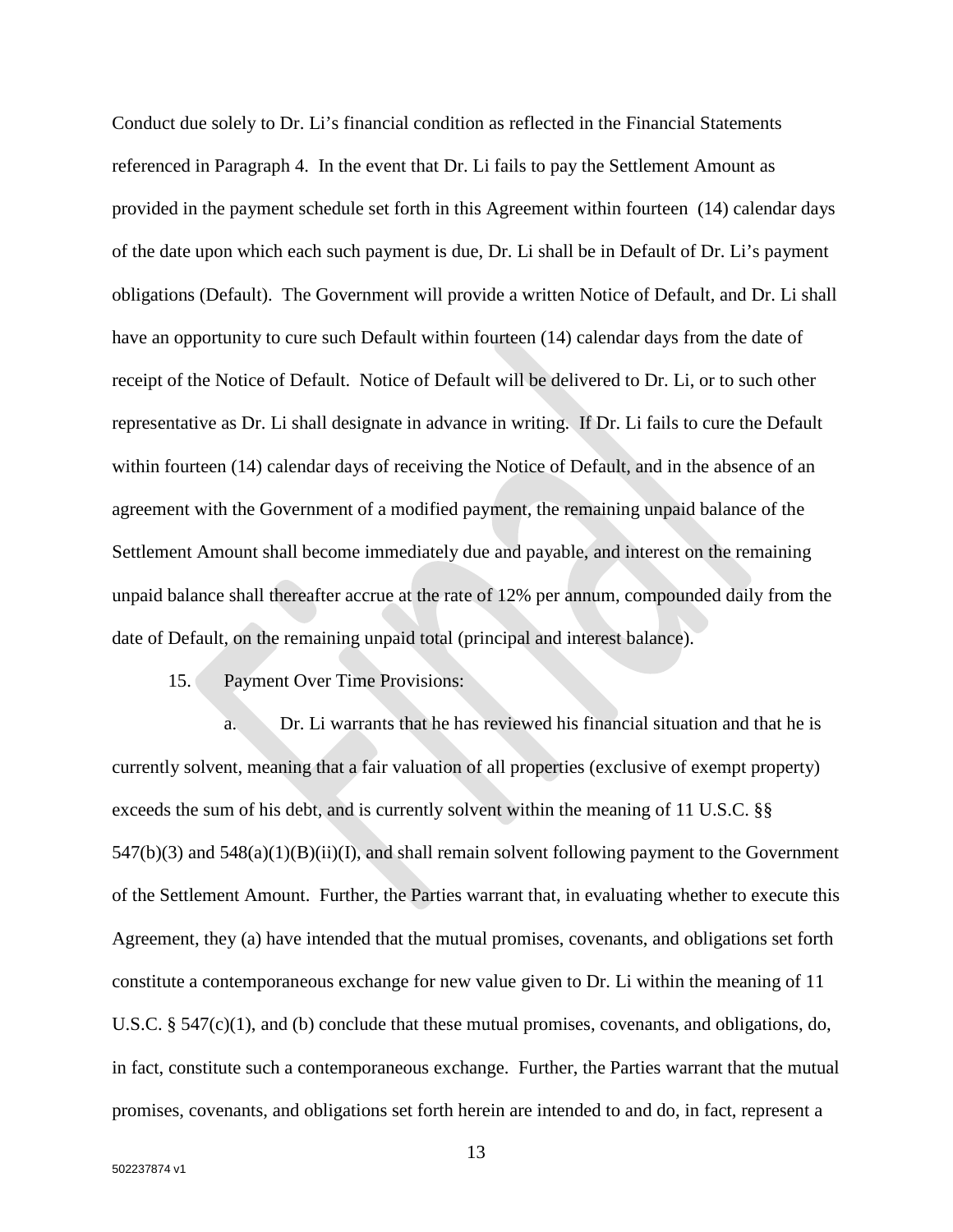reasonably equivalent exchange of value that is not intended to hinder, delay, or defraud any entity to which Dr. Li is or became indebted to on or after the date of this transfer, within the meaning of 11 U.S.C. § 548(a)(1).

b. In the event of Default, Dr. Li shall consent to a Consent Judgment in the amount of the unpaid balance and in the form attached hereto as Exhibit B, and the Government, at its sole discretion, may (i) declare this Agreement breached and proceed against Dr. Li for any claims, including those to be released by this Agreement; (ii) take any action to execute and collect on the Consent Judgment against Dr. Li; (iii) file an action for specific performance of the Agreement and/or the Consent Judgment; (iv) offset the remaining unpaid balance from any amounts due and owing to Dr. Li and/or affiliated companies by any department, agency, or agent of the Government at the time of Default; and/or (v) exercise any other right granted by law, or under the terms of this Agreement, or recognizable at common law or in equity. Dr. Li agrees not to contest any offset, recoupment, and /or collection action undertaken by the Government pursuant to this Paragraph, either administratively or in any state or federal court, except on the grounds of actual payment to the Government.

c. In the event of Default, at its sole option, the Government may retain any payments previously made, rescind this Agreement, and pursue the Civil Actions, or bring any civil and/or administrative claim, action, or proceeding against Dr. Li for the claims that would otherwise be covered by the releases provided in Paragraph 2 above with any recovery reduced by the amount of any payments previously made by Dr. Li to the Government under this Agreement. The Government shall be entitled to any other rights granted by law or in equity by reason of Default, including referral of this matter for private collection. In the event that the Government opts to rescind this Agreement pursuant to this Paragraph, Dr. Li agrees not to plead, argue, or otherwise raise any defenses of statute of limitations, laches, estoppel or similar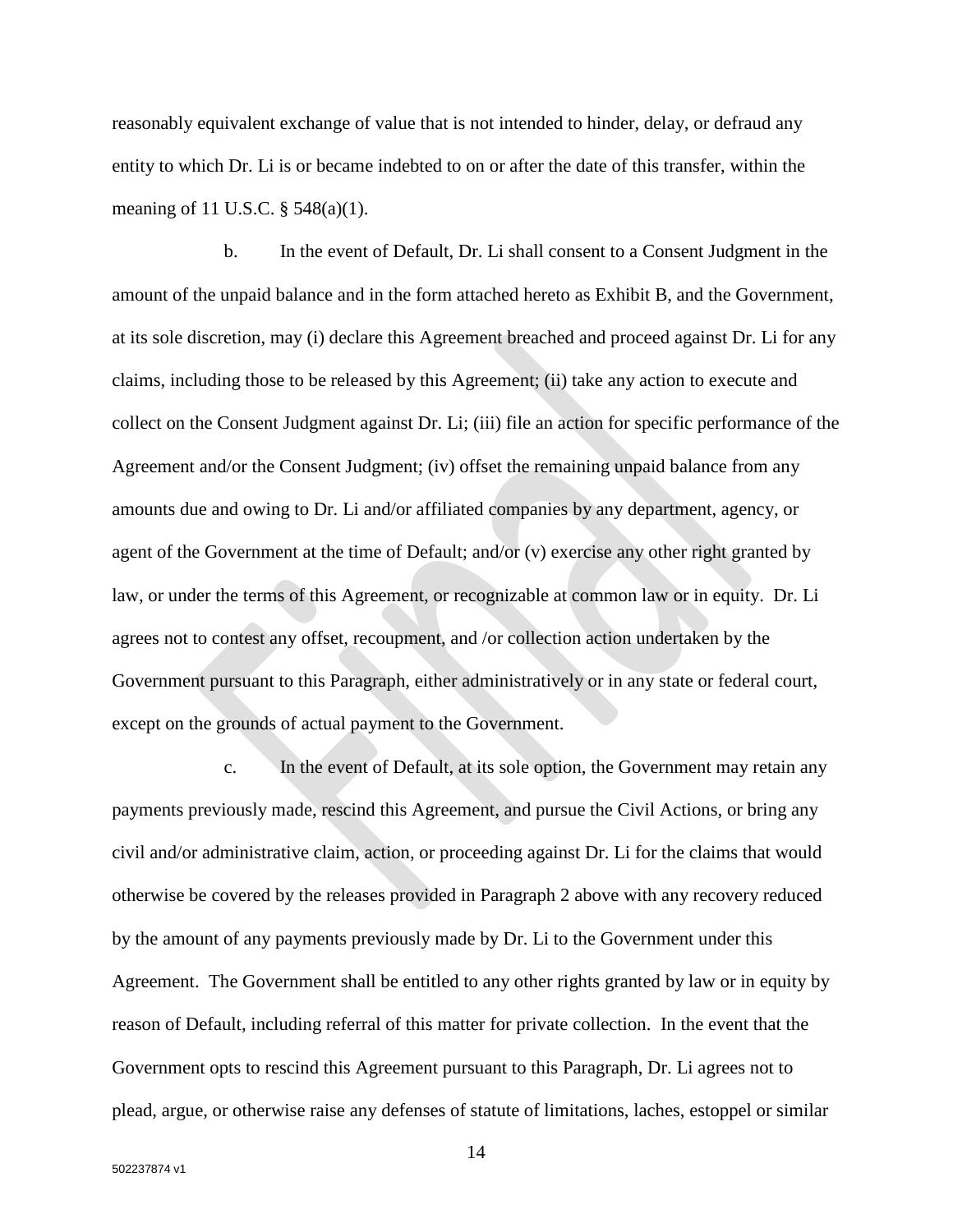theories, to any civil or administrative claims that are (i) filed by the Government against Dr. Li within 120 days of written notification that this Agreement has been rescinded, and (ii) relate to the Covered Conduct, except to the extent these defenses were available on the Effective Date of the Agreement.

d. In the event of Default or if, before the Settlement Amount is paid in full, Dr. Li commences, or a third party commences, any case, proceeding, or other action under any law relating to bankruptcy, insolvency, reorganization, or relief of debtors (i) seeking to have any order for relief of Dr. Li's debts, or seeking to adjudicate Dr. Li as bankrupt or insolvent; or (ii) seeking appointment of a receiver, trustee, custodian, or other similar official for Dr. Li or for all or any substantial part of Dr. Li's assets, Dr. Li admits and acknowledges that in any such case, proceeding, or other action, the Government shall hold an undisputed, noncontingent, and liquidated allowed claim in the amount of \$**2,850,000.00** less any payments received pursuant to this agreement, provided, however, that such payments are not otherwise avoided and recovered by Dr. Li's receiver, trustee, custodian, or other similar official for Dr. Li in such proceeding.

e. Notwithstanding the foregoing, in the event of Default, HHS-OIG may exclude Dr. Li from participating in all Federal healthcare programs until Dr. Li pays the Settlement Amount, with interest, as set forth above. HHS-OIG will provide written notice of any such exclusion to Dr. Li. Dr. Li waives any further notice of the exclusion under 42 U.S.C. § 1320a-7(b)(7), and agrees not to contest such exclusion either administratively or in any state or federal court. Reinstatement to program participation is not automatic. If at the end of the period of exclusion, Dr. Li wishes to apply for reinstatement, he must submit a written request for reinstatement to HHS-OIG in accordance with the provisions of 42 C.F.R. §§ 1001.3001- .3005. Dr. Li will not be reinstated unless and until OIG-HHS approves such request for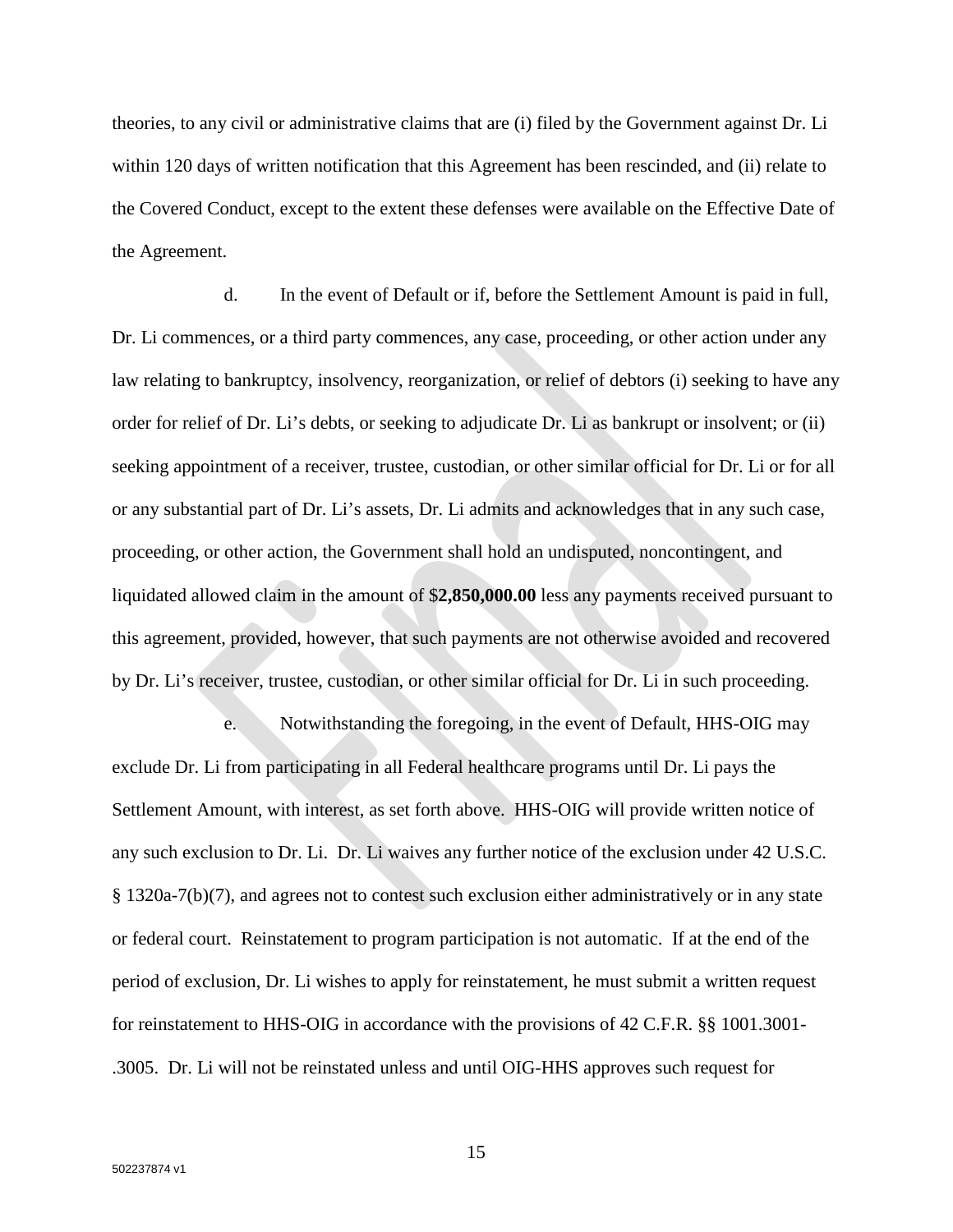reinstatement. The option for Exclusion for Default as defined in this Paragraph is in addition to, and not in lieu of, the options identified in this Agreement or otherwise available.

f. Notwithstanding the foregoing, in the event of Default, HCA may exclude Dr. Li from participating in state Medicaid program until Dr. Li pays the Settlement Amount, with interest, as set forth above. HCA will provide written notice of any such exclusion to Dr. Li. Dr. Li waives any further notice of the exclusion, and agrees not to contest such exclusion either administratively or in any state or federal court. Reinstatement to program participation is not automatic. If at the end of the period of exclusion, Dr. Li wishes to apply for reinstatement, he/it/they must submit a written request for reinstatement to HCA. Dr. Li will not be reinstated unless and until HCA approves such request for reinstatement. The option for Exclusion for Default as defined in this Paragraph is in addition to, and not in lieu of, the options identified in this Agreement or otherwise available

g. If Dr. Li's obligations under this Agreement are avoided for any reason, including, but not limited to, through the exercise of a trustee's avoidance powers under the Bankruptcy Code, the Government (a) may rescind the releases in this Agreement and bring any civil and/or administrative claim, action, or proceeding against Dr. Li for the claims that would otherwise be covered by the releases provided in Paragraph 2 above and (b) the Government has an undisputed, noncontingent, and liquidated allowed claim against Dr. Li in the amount of **\$2,850,000.00** less any payments received pursuant to this agreement, provided, however, that such payments are not otherwise avoided and recovered by Dr. Li's, receiver, trustee, custodian, or other similar official for Dr. Li in such proceeding.

h. Dr. Li agrees that any such claim, action, or proceeding brought by the Government in connection with the Covered Conduct after a Default, or avoidance of, Dr. Li's obligations under this Agreement is not subject to an "automatic stay" pursuant to 11 U.S.C. §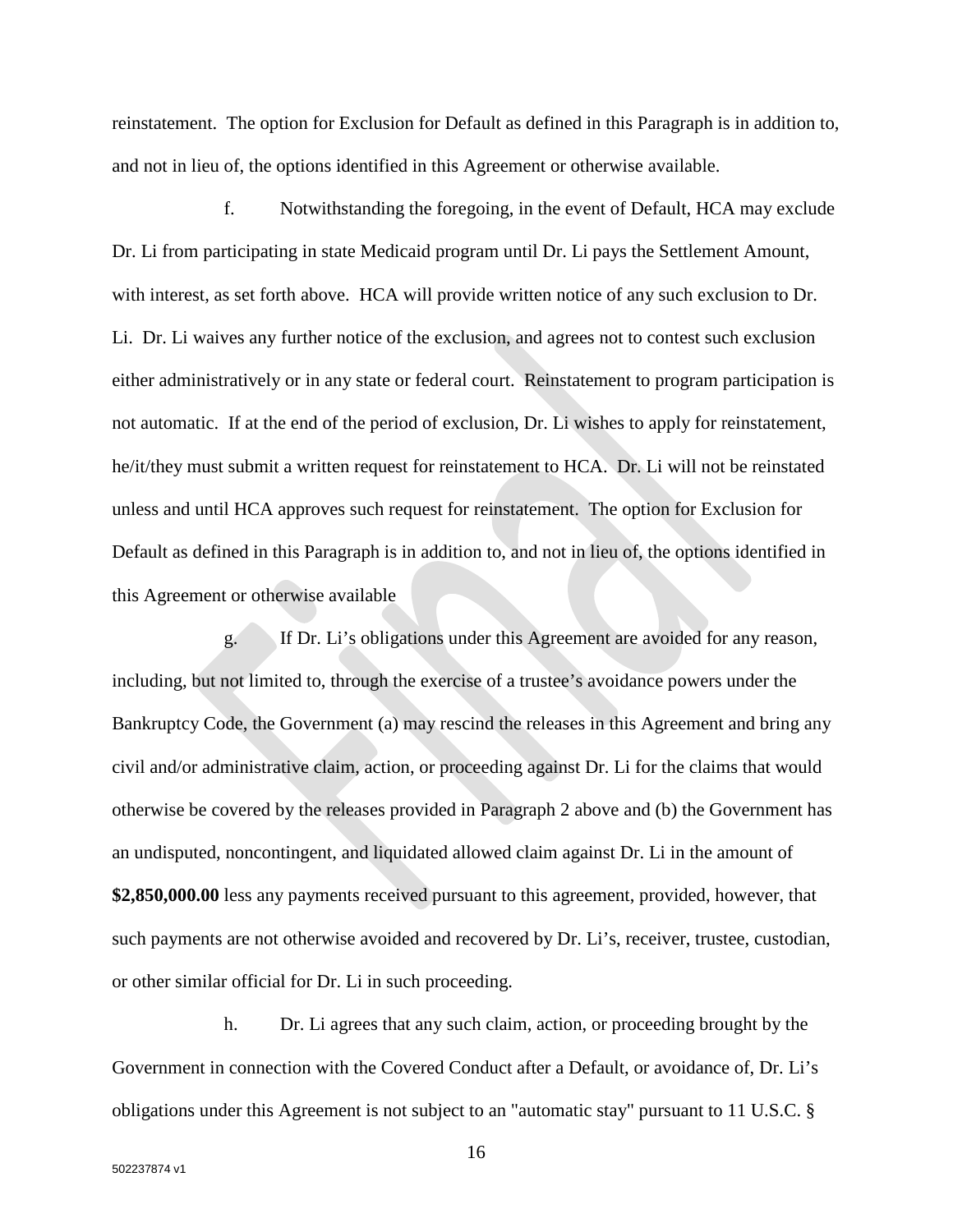362(a) because it would be an exercise of the Governments' police and regulatory power to protect public policy and public health, safety, and welfare. Dr. Li shall not argue or otherwise contend that the Governments' claims, actions, or proceedings are subject to an automatic stay and, to the extent necessary, consents to relief from the automatic stay for cause under 11 U.S.C. § 362(d)(1). Dr. Li shall not plead, argue, or otherwise raise any defenses under the theories of statute of limitations, laches, estoppel, or similar theories, to any such civil or administrative claim, action, or proceeding by the Government within 120 days of written notification to Dr. Li that the releases have been rescinded pursuant to this Paragraph, except to the extent such defenses were available on the Effective Date of the Agreement.

16. In the event an order for relief is entered or an involuntary petition for relief is filed within 91 days of the tender and negotiation of the Settlement Amount (as set forth in Paragraph 1 and all subparagraphs therein) against Dr. Li pursuant to Title 11 of the United States Code, the Government reserves all underlying causes of actions and claims the Government may have against Dr. Li for the Covered Conduct, and this Agreement shall not constitute a contract or novation.

17. Each Party shall bear its own legal and other costs incurred in connection with this matter, including the preparation and performance of this Agreement.

18. Each party and signatory to this Agreement represents that it freely and voluntarily enters into this Agreement without any degree of duress or compulsion.

19. This Agreement is governed by the laws of the United States and the State of Washington. The exclusive jurisdiction and venue for any dispute relating to this Agreement is the United States District Court for the Western District of Washington. For purposes of construing this Agreement, this Agreement shall be deemed to have been drafted by all Parties to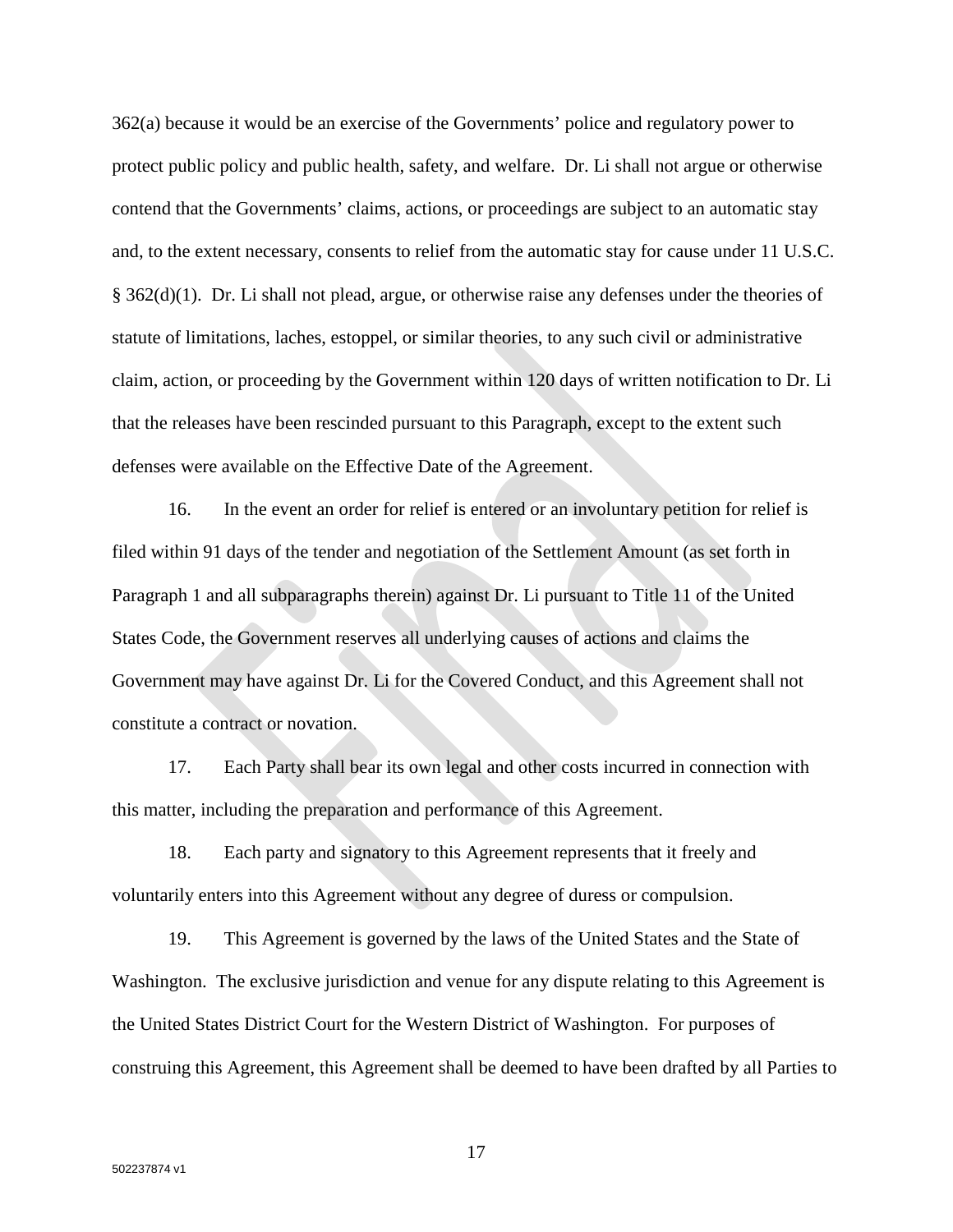this Agreement and shall not, therefore, be construed against any Party for that reason in any subsequent dispute.

20. This Agreement constitutes the complete agreement between the Parties. This Agreement may not be amended except by written consent of the Parties.

21. The undersigned counsel represent and warrant that they are fully authorized to execute this Agreement on behalf of the persons and entities indicated below.

22. Dr. Li represents and warrants that he is authorized as a result of appropriate corporate action to execute this Agreement on behalf of SPC, Northwest Analytics, and himself. The undersigned Government signatories represent that they are signing this Agreement in their official capacities and that they are authorized to execute this Agreement on behalf of the Government through their respective agencies and departments.

23. This Agreement may be executed in counterparts, each of which constitutes an original, and all of which constitute one and the same Agreement.

24. This Agreement is binding on Dr. Li's successors, transferees, heirs, and assigns of the Parties.

25. All parties consent to the Government's disclosure of this Agreement, and information about this Agreement, to the public.

26. This Agreement is effective on the date of signature of the last signatory to the Agreement (Effective Date of this Agreement). Facsimiles and electronic transmissions of signatures shall constitute acceptable, binding signatures for purposes of this Agreement.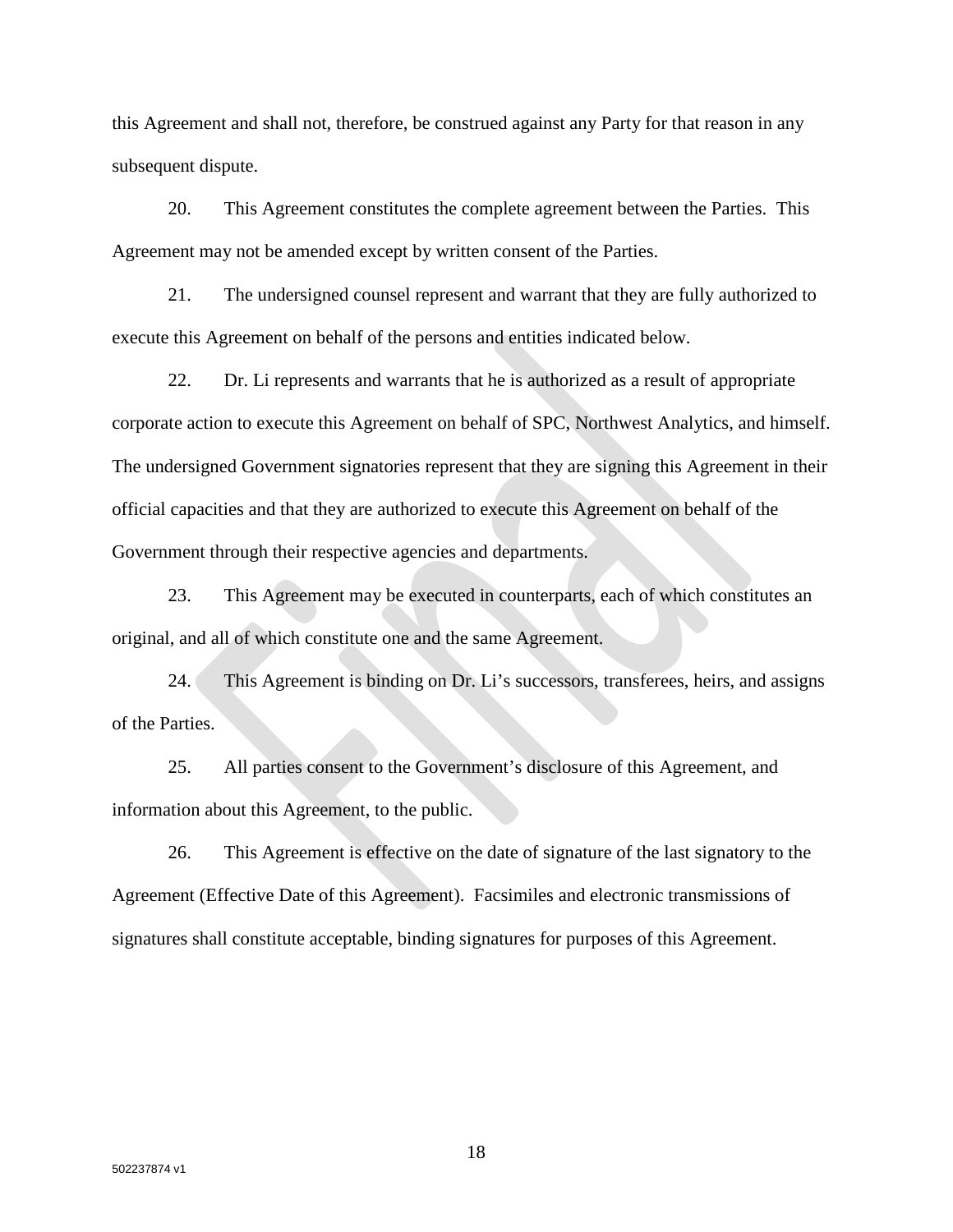## **THE UNITED STATES OF AMERICA**

DATED:

KAYLA C. STAHMAN Assistant United States Attorney Western District of Washington

DATED:  $04/b6$  /200  $M_{154}$  M.

LISA M. RE Assistant Inspector General for Legal Affairs Office of Counsel to the Inspector General Office of Inspector General United States Department of Health and Human Services

DATED:

LEIGH A. BRADLEY General Counsel, Defense Health Agency United States Department of Defense

 $DATA$  DATED:

MARTIN J. DICKMAN Inspector General, U.S. Railroad Retirement Board Office of the Inspector General

## **THE STATE OF WASHINGTON**

 $\text{DATED:}\_\_$ 

LARISSA PAYNE, Director Senior Assistant Attorney General Medicaid Fraud Control Division Washington Attorney General's Office

DATED:

MARYANNE LINDEBLAD Medicaid Director Washington Health Care Authority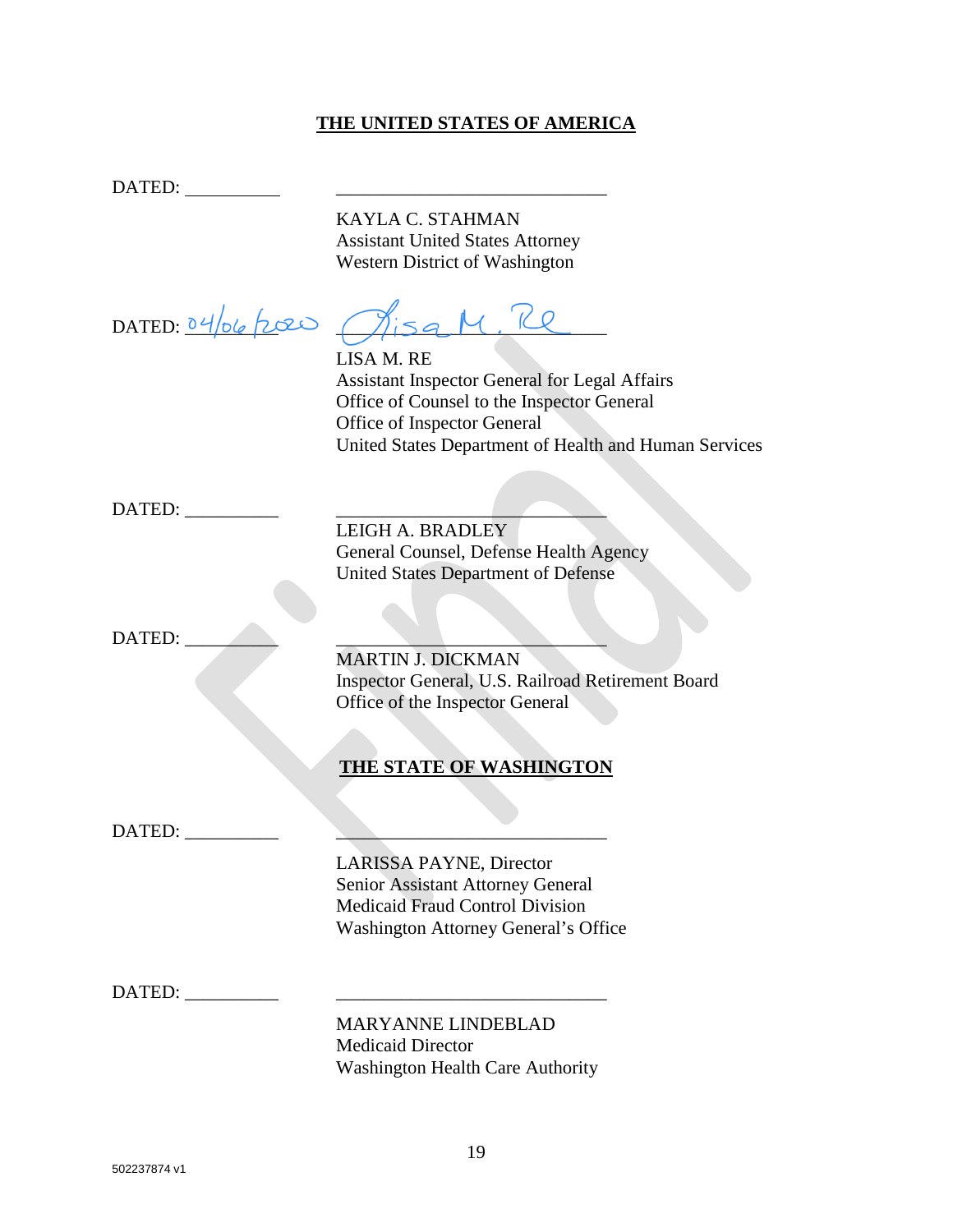### THE UNITED STATES OF AMERICA

DATED: 4.2.20 KAYLA C. STAHMAN **Assistant United States Attorney** Western District of Washington DATED: LISA M. RE Assistant Inspector General for Legal Affairs Office of Counsel to the Inspector General Office of Inspector General United States Department of Health and Human Services DATED: 03-302020 SALVATORE M. MAIDA **LEIGH A. BRADLEY** General Counsel, Defense Health Agency United States Department of Defense Patricia Mashill Parricia Marshall, beneral coursel to  $\text{DATED:} \frac{1}{2} - 1 - 1000$ MARTIN J. DICKMAN Inspector General, U.S. Railroad Retirement Board Office of the Inspector General **TE OF WASHINGTON** DATED: 3-25-2020 LARISSA PAYNE, Director Senior Assistant Attorney General Medicaid Fraud Control Division Washington Attorney General's Office Wa. DATED:  $3-3.5$  2020 MARYANNE LINDEBLAD Medicaid Director Washington Health Care Authority

502237874 vt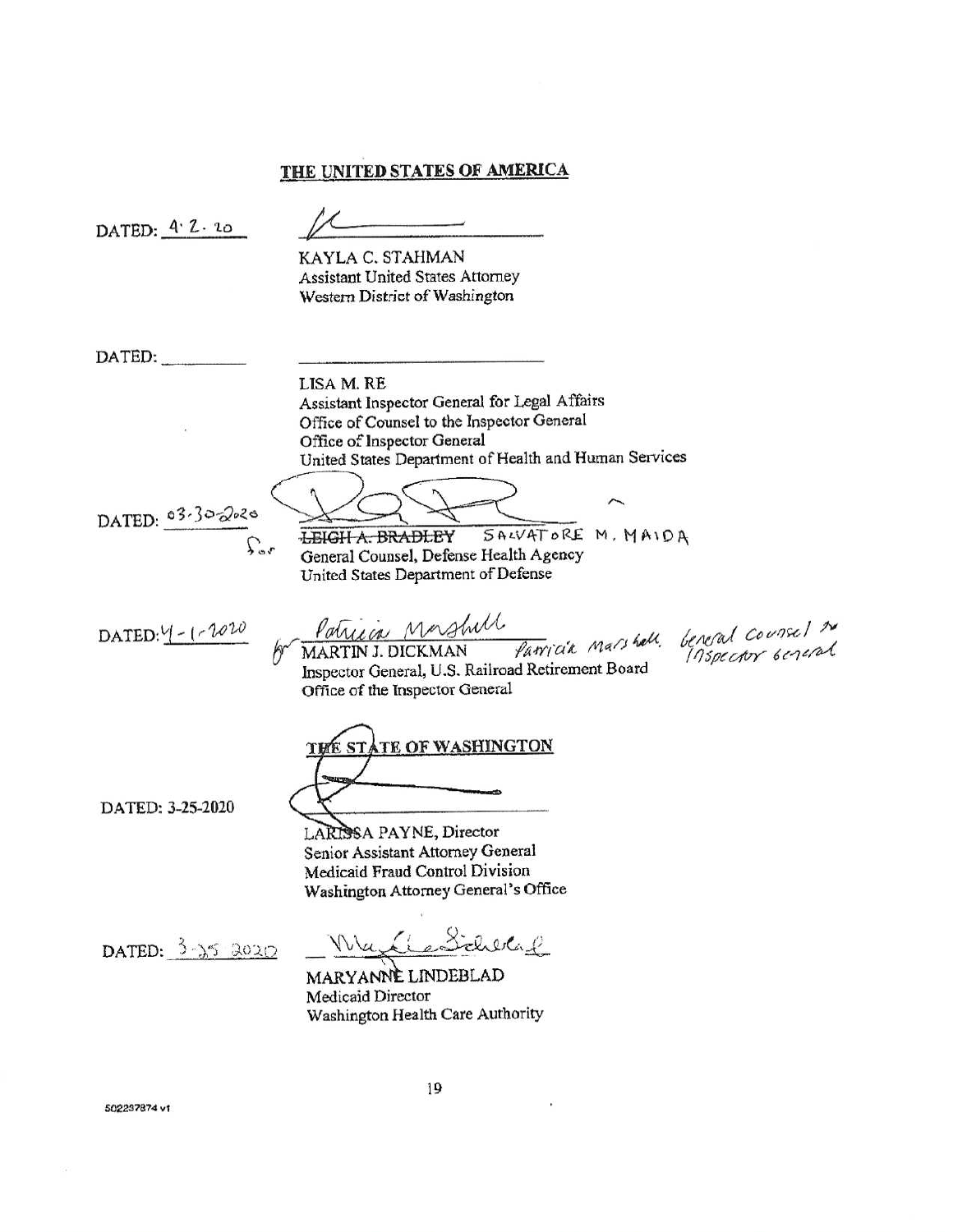Dr. FRANK DANGER LI, DEFENDANT

DATED: 3/24/20

MO

FRANK DANGER LI, M.D. Defendant Director and Owner of Seattle Pain Center **And Northwest Analytics** 

я

DATED: 3/24/2020

on behalf of Michael McKay

MICHAEL MCKAY Counsel for Dr. Li